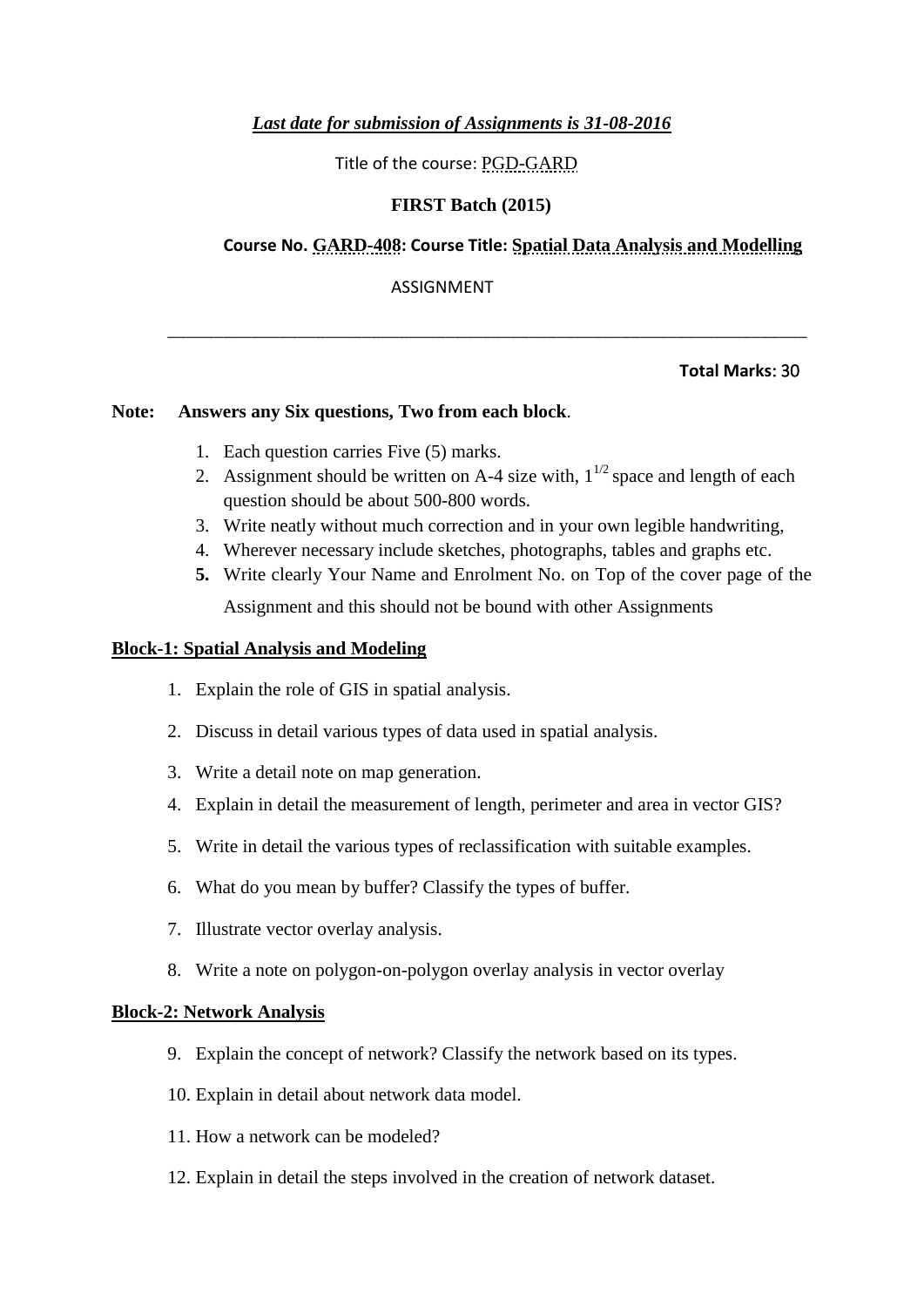- 13. The shortest path problem illustrate in detail.
- 14. Discuss in detail route tracing analysis.
- 15. Write a detailed note on location-allocation modeling.
- 16. How GIS can be used to find the service area of a facility?
- 17. Explain the use of closest facility tool in network analysis.

#### **Block-3: Surface Analysis**

- 18. What is a surface? What are the benefits of terrain analysis?
- 19. List the sources of data used for generating surfaces?
- 20. How will you generate Triangular Irregular network?
- 21. Describe the derivatives from DEM.
- 22. What is surface analysis? List the tools of surface analysis.
- 23. Describe viewshed and intervisibility.
- 24. Explain different interpolation methods.
- 25. Explain the use of tools of GIS in watershed management.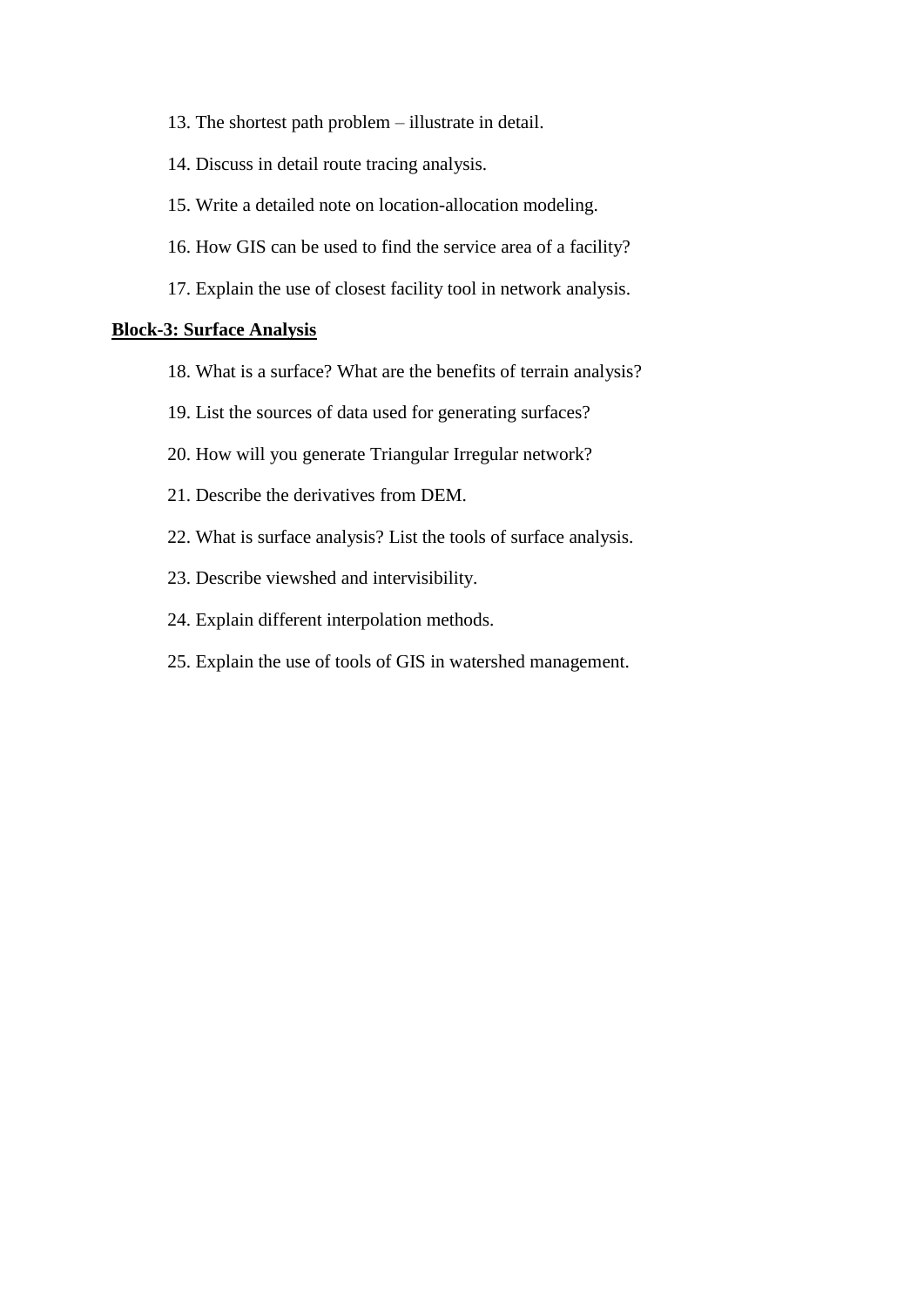## *Last date for submission of Assignments is 31-08-2016*

Title of the course: PGD-GARD

## **FIRST Batch (2015)**

## **Course No. GARD-510: Course Title: Natural Resources Management**

ASSIGNMENT

\_\_\_\_\_\_\_\_\_\_\_\_\_\_\_\_\_\_\_\_\_\_\_\_\_\_\_\_\_\_\_\_\_\_\_\_\_\_\_\_\_\_\_\_\_\_\_\_\_\_\_\_\_\_\_\_\_\_\_\_\_\_\_\_\_\_\_\_\_\_\_\_\_\_\_

## **Total Marks**: 30

## **Note: Answers any Six questions, Two from each block**.

- 6. Each question carries Five (5) marks.
- 7. Assignment should be written on A-4 size with,  $1^{1/2}$  space and length of each question should be about 500-800 words.
- 8. Write neatly without much correction and in your own legible handwriting,
- 9. Wherever necessary include sketches, photographs, tables and graphs etc.
- **10.** Write clearly Your Name and Enrolment No. on Top of the cover page of the Assignment and this should not be bound with other Assignments

#### **Block-1:**

- 1. Write detail note on applications of Remote Sensing in Water Resources
- 2. What are the characteristics of sensors used in water quality estimation.
- 3. Discuss briefly on (a) Hydrological cycle (b) Porosity (c) Permeability (d) Specific yield and Specific Retention (e) Storativity
- 4. Discuss the following flood forecasting modelling approaches: (a)Computing runoff volume (b)Modelling direct runoff (c) Flood Routing (d) Calibration of the model (e)Model validation
- 5. Write detail note on Drought Monitoring?
- 6. What is the role of remote sensing for irrigated command area management?
- 7. How you will map Water Logging and Soil Salinity in Irrigation Systems?
- 8. Give a brief note on Monitoring & Assessment of Watershed Interventions?

#### **Block-2:**

- 9. Discuss in brief (a) Rainfall-Runoff Erosivity Factor
	- (b) Quantification of Soil Erosion Using RUSLE
- 10. (a) Differentiate Freshwater and Brackish water aquaculture
	- (b) Explain the Remote Sensing of Ocean colour